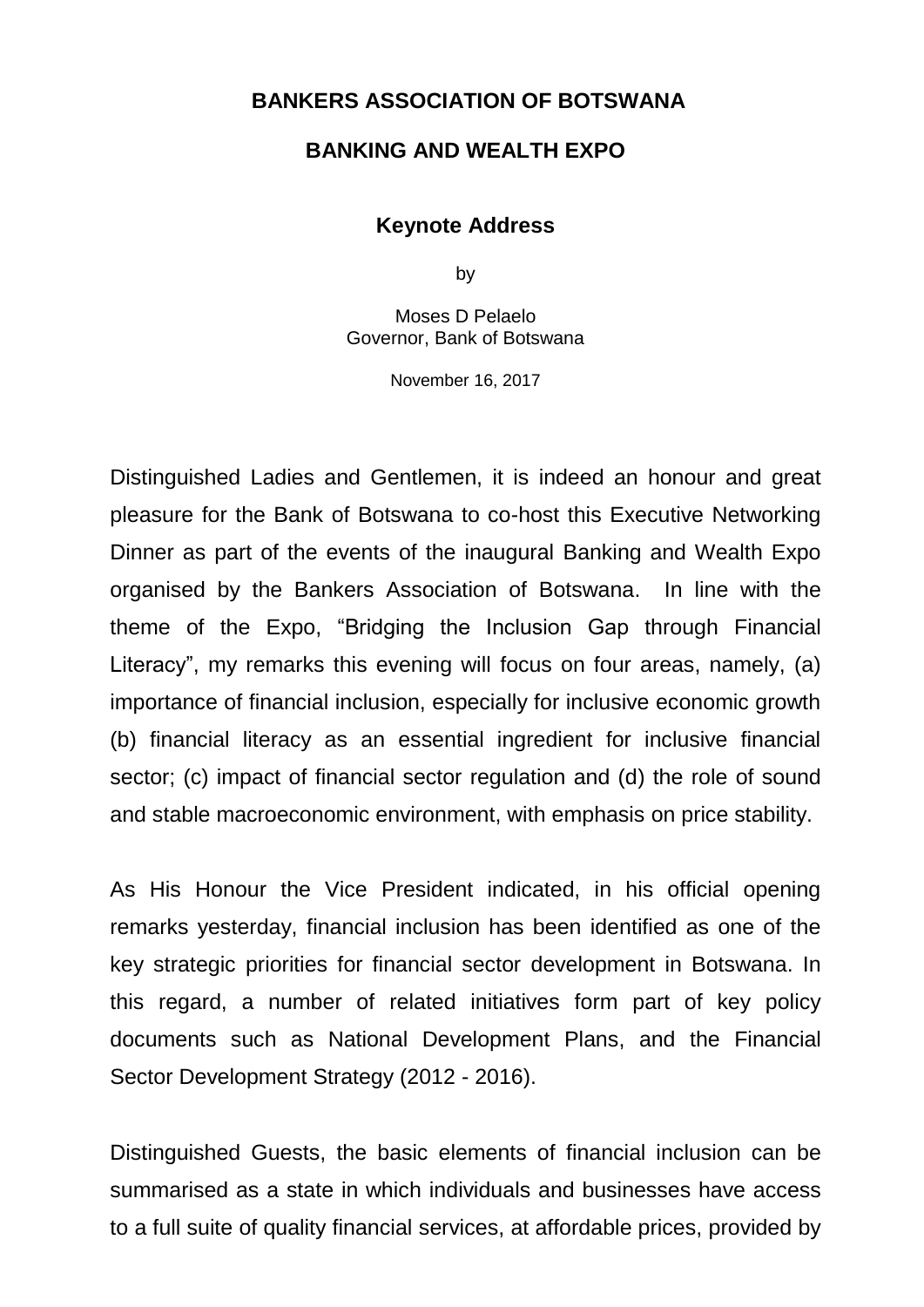a range of financial institutions, in a stable competitive market, in a convenient manner, with respect and dignity, to financially capable clients. In this way, households and businesses, regardless of income level, are able to have access to and can effectively use appropriate financial services, to meet their needs. Therefore, an indicator of financial inclusion would be the proportion of firms and individuals using financial products and services. These typically include transactions, payments, savings and insurance provided in a responsible and sustainable manner.

The Alliance for Financial Inclusion, which is the world's leading organisation on financial inclusion policy and related regulation, estimates that about 2 billion adults, globally, that is, more than half of the total adult population of the world, do not have an account in a formal financial institution. About 90 percent of these unbanked adults are in developing countries. However, the good news is that, according to the 2015 Bill Gates Annual Letter, it is estimated that by 2030, about 2 billion people who do not have bank accounts today, will be storing money and making payments with their mobile phones. It is anticipated that, by then, mobile money providers will be offering the full range of financial services, including interest-bearing accounts, credit and insurance.

Research by the World Bank, conducted in 137 countries from 2005 to 2011, observes that lack of access to finance constitutes a major problem for households and acts as a barrier to the growth of small enterprises. It is therefore evident that financial inclusion empowers poor households and small enterprises by bringing them into the mainstream economy thereby reducing extreme levels of poverty and inequality. There is also evidence, based on a number of research work, that financial inclusion promotes economic development, especially for women, and that financially empowered women are more likely to improve social welfare. Overall, women's financial exclusion limits the growth-promoting potential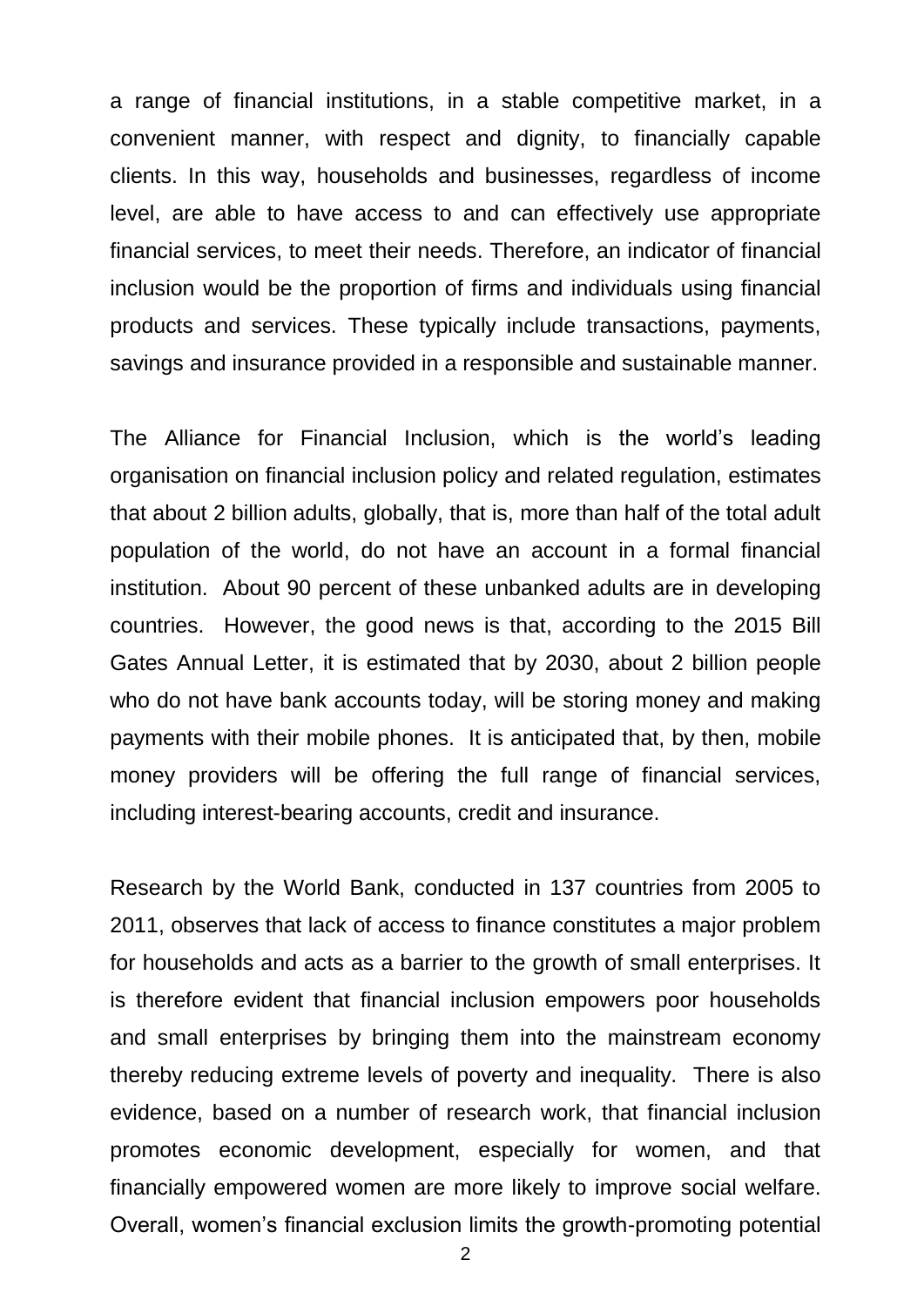of finance and it may also prove costly in terms of elevated risks to financial stability.

Distinguished Guests, in recognition of this developmental impact, financial inclusion is becoming a global priority for policy makers, regulators and development agencies. Among others, financial inclusion has been identified as an enabler for seven of the 17 Sustainable Development Goals. In this regard, the World Bank Group considers financial inclusion as a key enabler in reducing extreme poverty and boosting shared prosperity, and has, therefore, put forward an ambitious global goal to attain universal financial access by 2020. Furthermore, the G20 has committed to advancing financial inclusion worldwide.

Distinguished guests, one area in Botswana where there has been a significant impact, and continues to provide a huge potential, is the nondiscretionary savings, in the form of defined contribution pension schemes. It is notable that the Pension Fund industry in Botswana has grown substantially in the last two decades, mostly driven by establishment of the Botswana Public Officers Pension Fund in 2001. As at the end of 2016, pension funds assets amounted to P75 billion or 44 percent of national income (nominal GDP) compared to total banking assets of P81 billion.

In this regard, the pension industry was a major driving force behind the cumulative expansion of the financial sector in the past ten years; 100 percent growth in real terms, compared to 52 percent for the economy as a whole. However, the main beneficiaries and industry customers continue to be the long-term employed, to the exclusion of the traditionally disadvantaged cohorts. Therefore, national policy and the financial sector should increasingly find solutions to provide wider coverage for retirement funds to include the self-employed and younger generation.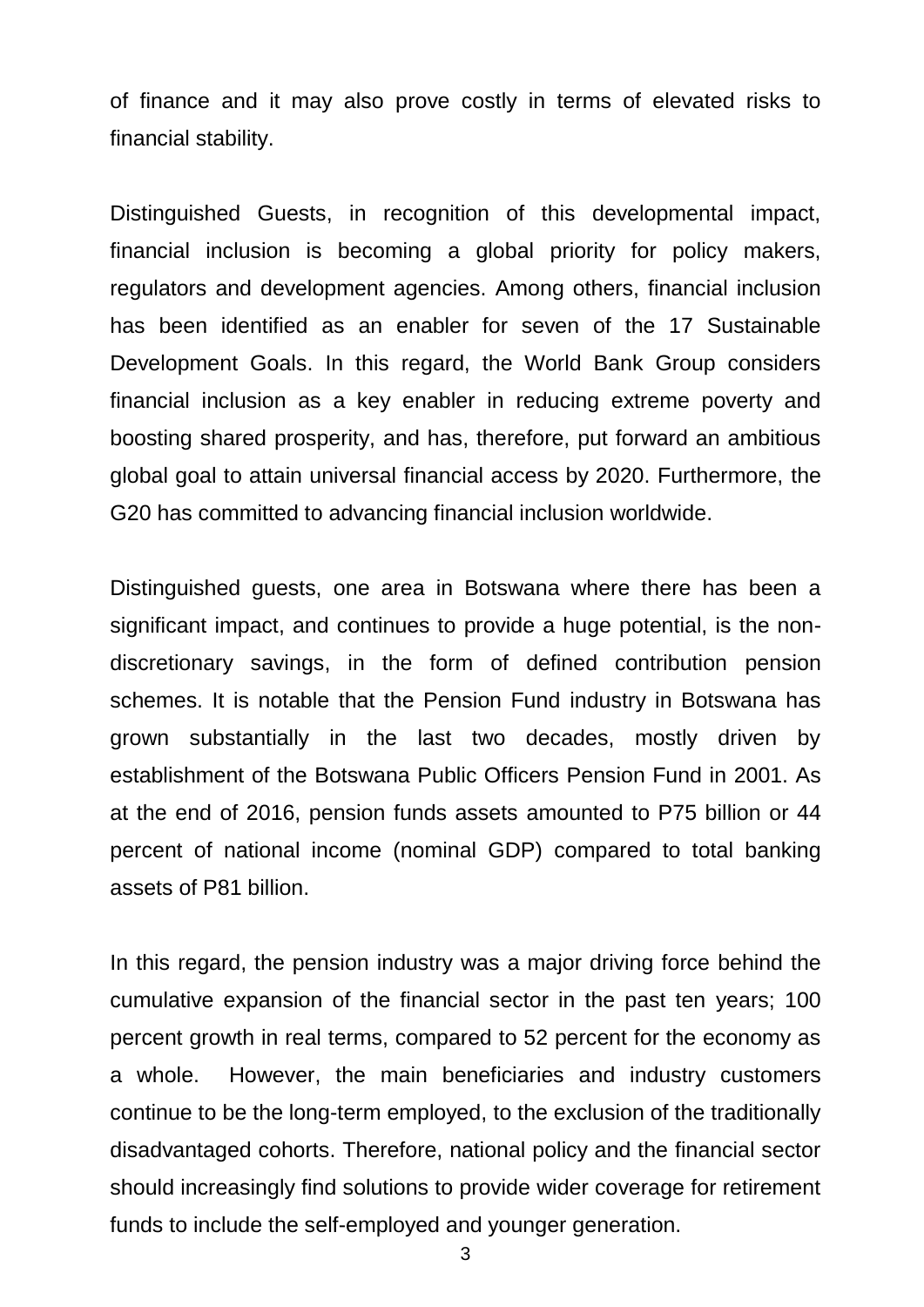Distinguished Ladies and Gentlemen, let me now to turn to financial literacy as a key component of financial inclusion. Experience has shown that low levels of financial literacy and capability in developing countries form a significant barrier to accessing and effectively using financial services. Financial literacy is the acquisition of knowledge on financial products and services; while financial capability refers to the application of the financial knowledge gained into desirable financial behaviour. Without financial capabilities, a financially literate individual may not increase savings and investment or reduce debt and risky financial behaviour. Therefore, financial institutions have to re-direct their financial inclusion strategies to incorporate enhancement of the financial capabilities of their customers. It is in this regard that financial capability is an integral part of financial inclusion; hence, effective empowerment strategies for financial capability need to focus on providing practical, easy-to-understand and impartial advice so that consumers can make informed decisions.

As you would be aware, in general, the rate of financial inclusion is relatively low in sub-Saharan Africa and other the emerging market economies. For example, according to the 2014 Finscope Survey, more that 68 percent of the adult population in Botswana have access to financial services; this compares with 58 percent in Namibia, 70.3 percent for South Africa; 39 percent in Mexico and 53 percent in India. Overall, the average financial inclusion measures for South Asia and Latin America as well as the Caribbean are lower than those for Botswana at 46.6 percent and 51.4 percent, respectively. In contrast, financial inclusion is high in the developed countries. According to the World Bank, 94 percent of adults in 35 high income Organisation for Economic Cooperation and Development (OECD) countries had access to financial services in 2015.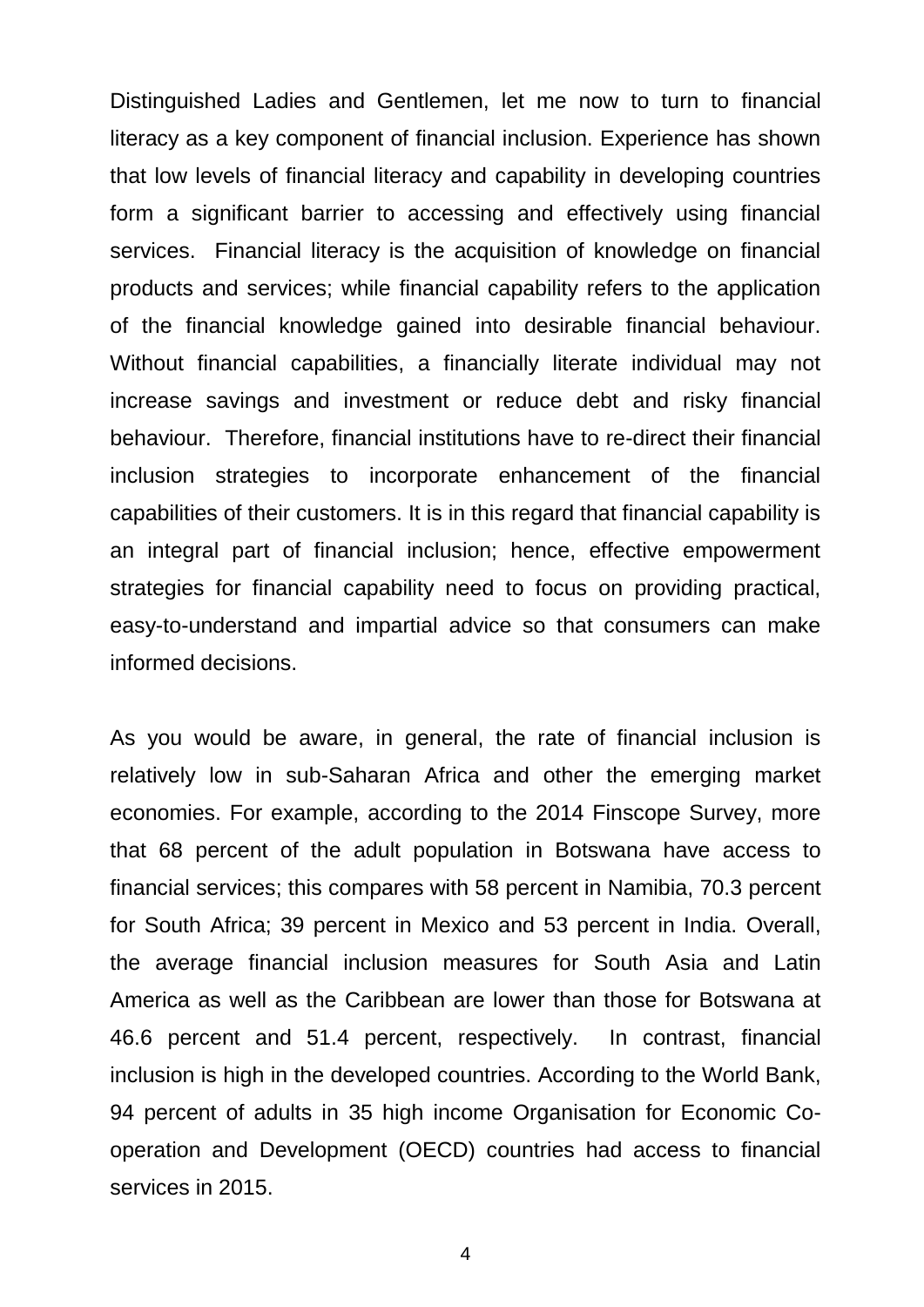Ladies and Gentlemen, as in other countries, the main policy objective of the financial inclusion agenda in Botswana is to improve household welfare, increase economic efficiency and support inclusive and sustainable economic growth. In this regard, advances in technology, have engendered an increase in opportunities and scaling up of financial inclusion. Thus, modern communications infrastructure, particularly mobile money and advances in the payment systems and platforms, play a significant role in financial inclusion. Thus, the availability of userfriendly and cost-effective information and communication products and platforms play an important role in broadening safe and secure access to financial services.

Notably, we have seen a significant increase in the number and functionality of automated teller machines, including deposit-taking machines; mobile money remittances and payments service; internet and web-based access and transacting; and the promotion of card payments. These platforms augur well for enhanced financial inclusion. Notwithstanding, I wish to implore banks to move at a measured pace, taking into account the resilience of public infrastructure and other development needs, in transitioning from brick and mortar banking branches to e-channels. There is anecdotal evidence which suggests, for various reasons, such as, cultural, literacy and human psychology factors, that customers, even in this digital age, need physical access and engagement with a human being and not "Siri" to access financial services, to understand and resolve account queries.

I am well aware and commend financial institutions engaged in various financial literacy programmes that also reach out to school going children, in the form of booklets, drama and radio quizzes on financial products and services. In this regard, it is equally important to engage customers on ways and means for optimising the benefits of digital and electronic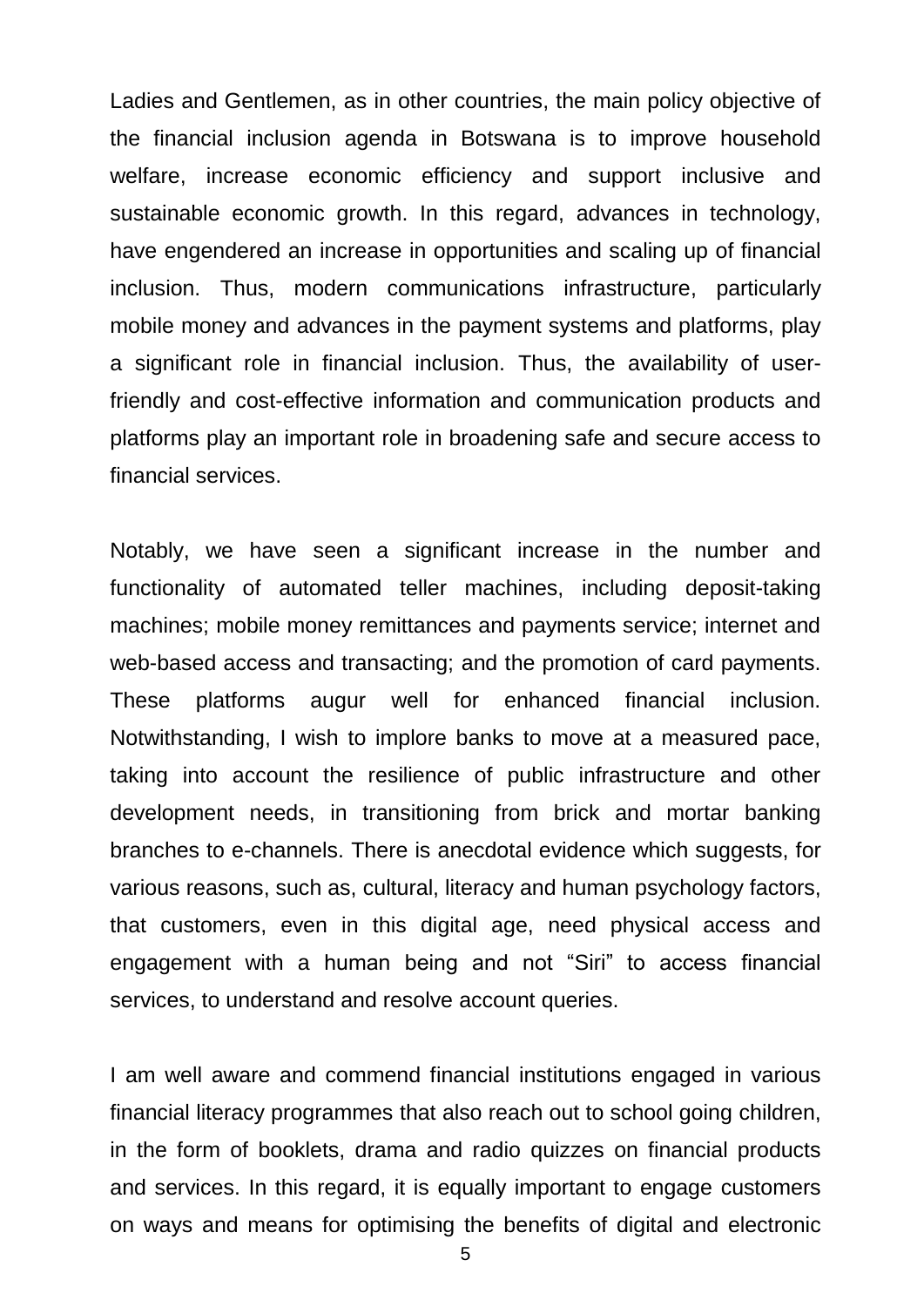platforms, but also highlighting the associated risks and mitigation measures. It is worth mentioning that banks need to practice, at all times, acceptable market conduct through increased transparency, fair pricing, quick and timely resolution of both failed transactions and fraud incidents.

Distinguished Guests, in line with the 2012 - 2016 Financial Sector Development Strategy, a number of initiatives are underway to enhance cost-effective access to finance, including the establishment of a robust and effective credit information system as well as promulgation of electronic payments services regulations. Also, as announced by the Minister of Finance and Economic Development in the 2015 Budget Speech, Government has adopted Making Access Possible approaches to financial inclusion. This is a multi-country initiative to support financial inclusion using a process of evidence-based country diagnostic and stakeholder dialogue. Some of the Making Access Possible priorities include, improving the payments eco-system, both domestic and crossborder transactions, facilitating low cost, accessible savings products through the use of mobile savings accounts and less onerous Know Your Customer requirements for low risk savings accounts.

I will now address financial regulation as a perceived barrier to financial inclusion. Distinguished guests, the domestic regulatory framework is gradually being modernised to keep pace with financial innovation. I must admit that, given the dynamic, evolving and innovative financial sector, it is always going to be a challenge to come with smart and cost-effective regulations. This challenge is even greater for digital finance, which is currently and prospectively, the main conduit of the financial inclusion, especially in a sparsely populated country like Botswana.

It is generally accepted that rigid and excessive regulation can be an obstacle to financial inclusion. Therefore, the Bank and other domestic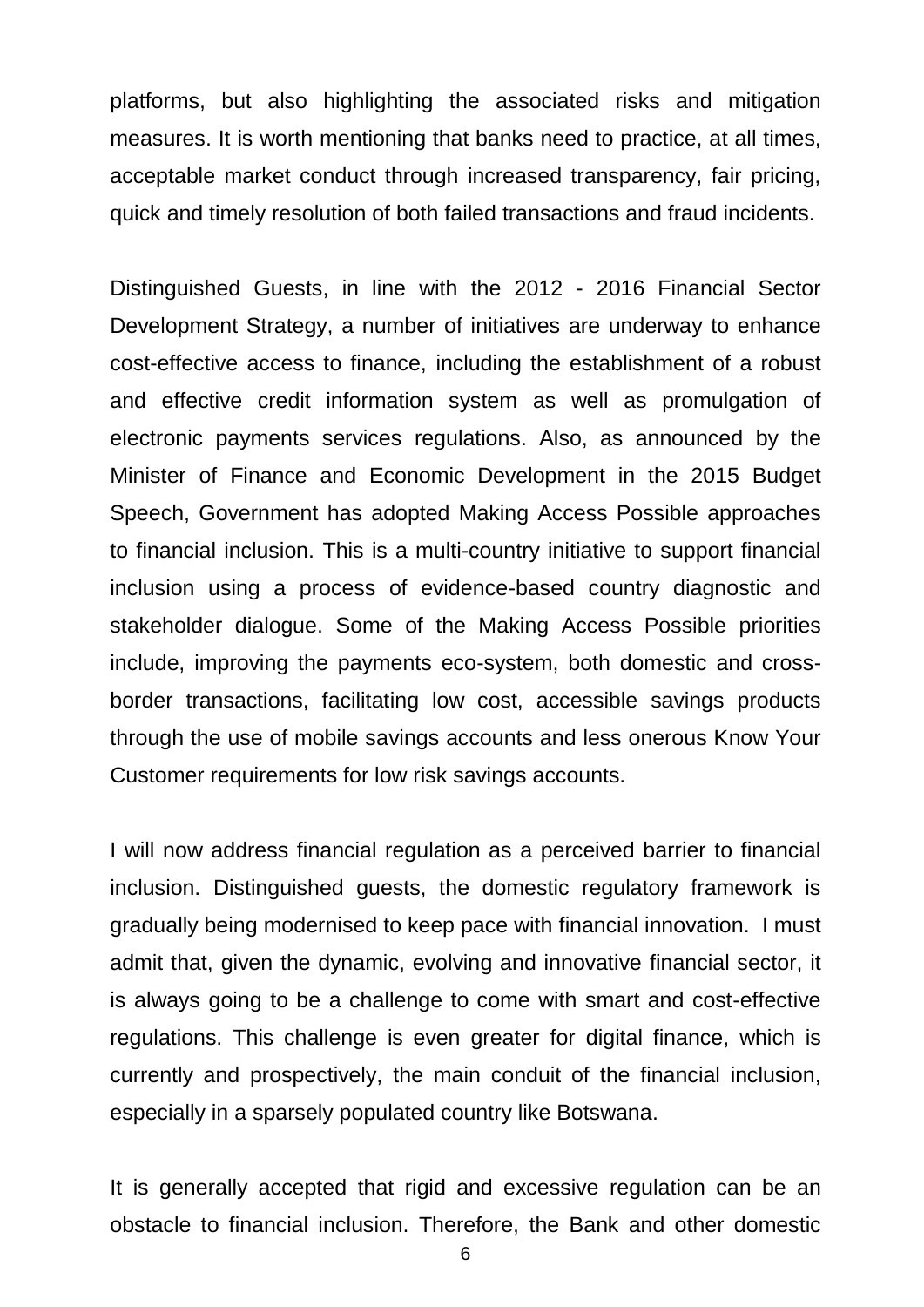financial sector supervisors endeavour to regularly review and amend, where necessary, those provisions of the law that can impede effective access to finance. The immediate regulatory issues are the provisions relating to the sharing of customer creditworthiness information, both positive and negative data, know your customer requirements and the Anti-Money Laundering and Combatting of the Financing of Terrorism protocols. The Banking Act confidentiality provisions are also being reviewed to allow for the sharing of customer creditworthiness information and to facilitate the establishment of credit bureaux.

As regards the anti-money laundering and combatting the financing of terrorism measures, much as both the Financial Intelligence Agency and the Bank of Botswana subscribe to a risk-based approach and seek to avoid undue regulatory burden, it is equally important to safeguard the integrity and overall stability of the country financial system by implementing and adhering to the international standards on AML-CFT matters. Moreover, there is need to guard against the impact of de-risking and loss of correspondent banking relationships that could be detrimental to trade, procurement, financing and payments arrangements.

Distinguished guests, the Bank of Botswana, as a primary partner in the evolution of the financial landscape, is committed to ensuring that there exists an enabling environment for enhanced financial inclusion of the unbanked members of our society. For the Bank, greater financial inclusion enhances the potency of its policies and functions. In particular, given that monetary policy is transmitted by the financial sector, it has a greater and wider effect when a greater part of the population and businesses use financial services and products. For example, an individual or business that use the financial system to save or borrow is affected by a change in interest rates; therefore, their reactions in that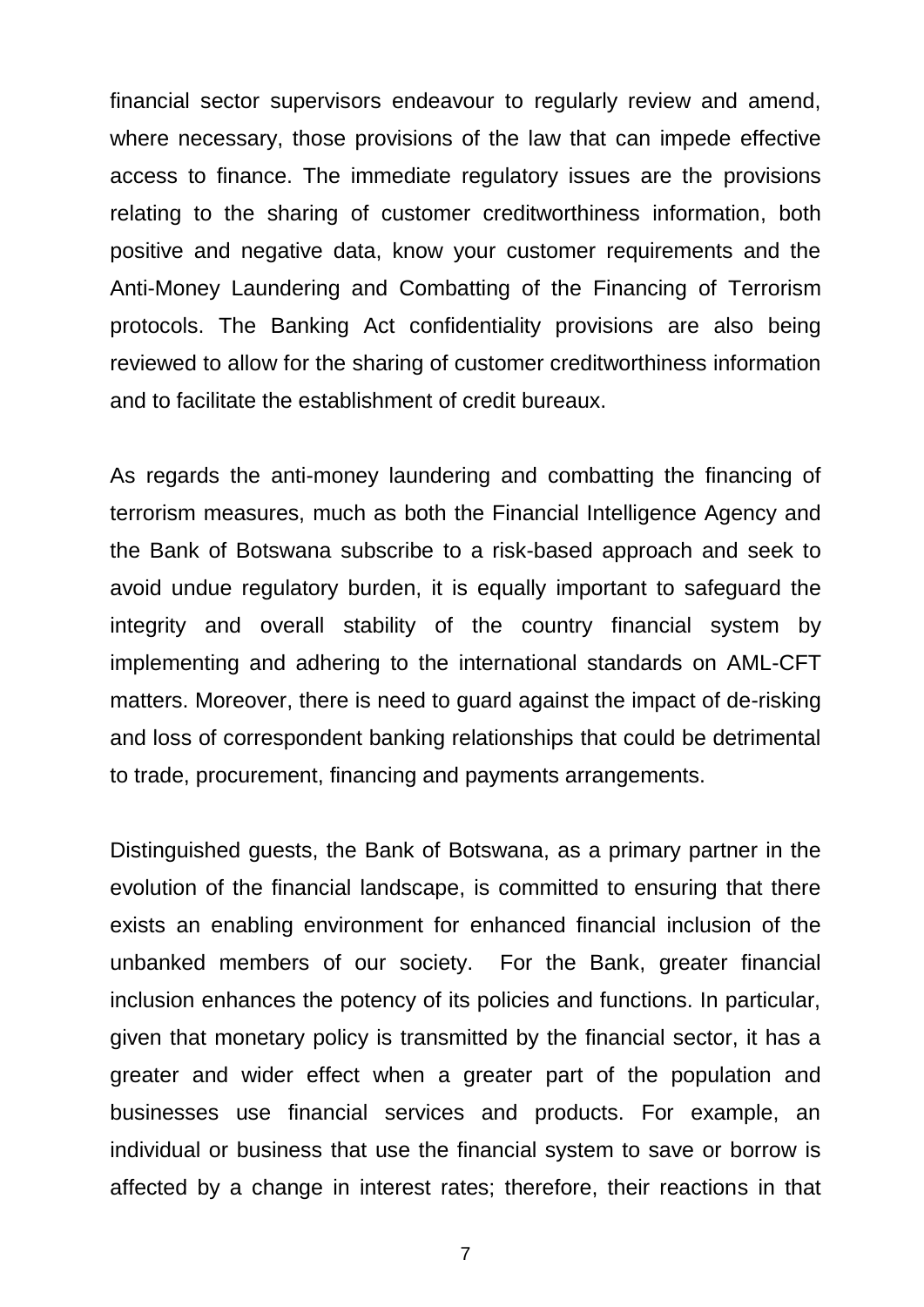regard, collectively affects the rate of increase in prices and economic activity.

It is, therefore, notable that the key mandates of the Bank collectively relate to protecting the intrinsic value of the national currency; and that achievement of the Bank's objectives promotes financial inclusion, literacy and capability. In particular, the Bank has responsibility for issuance of good quality banknotes and coin, while pursuing stability with respect to domestic prices, the exchange rate and the financial sector. To the extent that these objectives are met, the Bank helps to minimise erosion of the purchasing power of the currency, while ensuring that it remains integral to storage of value, monetary valuations, means of payment, and access to foreign currencies as needed, as well as credibility of the domestic financial system. In the horizon, there are issues of digital currencies and block chain technologies. While Distributed Ledger Technologies, albeit not yet mature, offer hope and opportunities for enhancing the efficiency and resilience of the payment infrastructure, for central banks, digital currencies are not yet convincing and, in my view, rightly remain an area for other stakeholders. This is not to suggest that these developments are not keenly watched and monitored.

The Bank has also entrenched a transparent and, I would say, effective policy framework for management of inflation and related expectations that has so far been successful. Since 2013, inflation has been within and, at times, even below the objective range of  $3 - 6$  percent. In this environment, there is scope for affordable access to financial resources, their productive deployment and greater opportunities for generating real returns. The transparency of the exchange rate framework and absence of exchange controls removes uncertainty and encourages use of various platforms for financial inclusion, as well as informed decision-making and